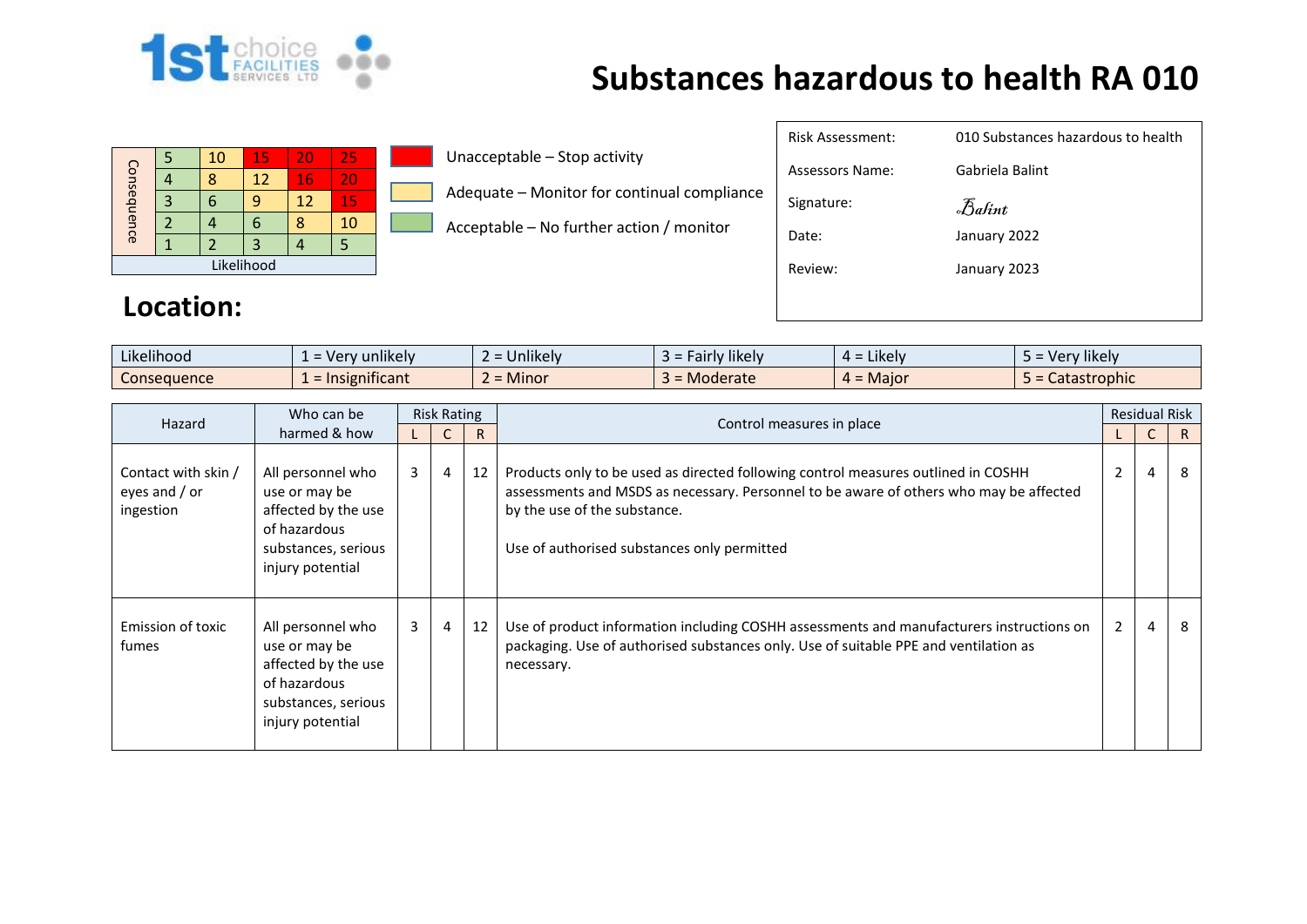

## **Substances hazardous to health RA 010**

| Inhalation of<br>noxious gasses   | All personnel who<br>use or may be<br>affected by the use<br>of hazardous<br>substances, serious<br>injury potential                                   | 3              | 4 | 12 | Use of product information including COSHH assessments and manufacturer's instructions<br>on packaging. Mixing of products to be strictly controlled and only in line with<br>manufacturer's instructions. Use of suitable RPE as necessary.                                                                                                           | $\overline{2}$      | $\overline{a}$      | 8              |
|-----------------------------------|--------------------------------------------------------------------------------------------------------------------------------------------------------|----------------|---|----|--------------------------------------------------------------------------------------------------------------------------------------------------------------------------------------------------------------------------------------------------------------------------------------------------------------------------------------------------------|---------------------|---------------------|----------------|
| Fire / explosion                  | All personnel who<br>use or may be<br>affected by the use<br>of hazardous<br>substances, serious<br>injury potential,<br>possible fatality.            | $\overline{2}$ | 5 | 10 | Products only to be used as directed following control measures outlined in COSHH<br>assessments and MSDS as necessary.<br>Personnel to be aware of others who may be affected by the use of the substance.<br>Substances are to be stored in original containers and stored in accordance with information<br>outlined in COSHH assessments and MSDS. | $\mathbf{1}$        | 5                   | 5              |
| Contact with<br>construction dust | All personnel who<br>may be affected by<br>contact with<br>construction dust.<br>Potential for<br>irritation / long<br>term adverse<br>health effects. | 4              | 3 | 12 | Use of dust suppression techniques when drilling, chasing out, cleaning etc. Dampen<br>material when sweeping debris or use of dust collection on tooling or shadow vacuum where<br>necessary.<br>Disposal must be in line with local and national waste regulatory requirements as outlined in<br>COSHH and MSDS.                                     | $\overline{2}$<br>1 | 3<br>$\overline{a}$ | -6<br>4        |
| Disposal                          | Risk of fines for<br>breach of<br>environmental<br>legislation.                                                                                        | 3              | 4 | 12 | Only dispose of material and containers in line with national / local requirements. Further<br>disposal considerations as per COSHH assessment where applicable.                                                                                                                                                                                       | 1                   | 4                   | $\overline{a}$ |